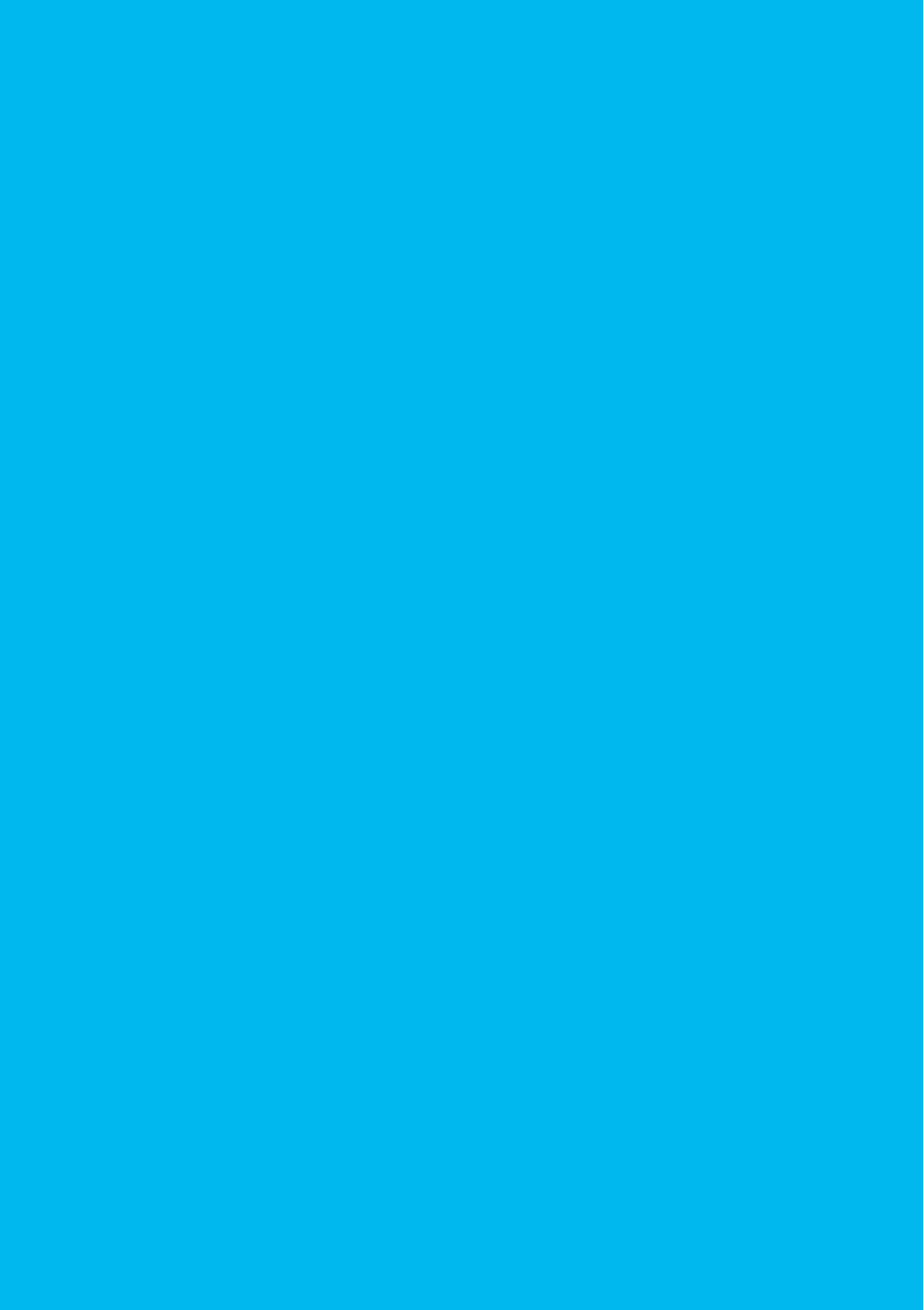

| Introduction to Section 1               | 5  |
|-----------------------------------------|----|
| Local government structure              | 6  |
| What is a local council?                | 7  |
| Examples of local council activities    | 10 |
| Different sizes, different priorities   | 25 |
| What is the role of a local councillor? | 27 |
| How local councils make a difference    | 28 |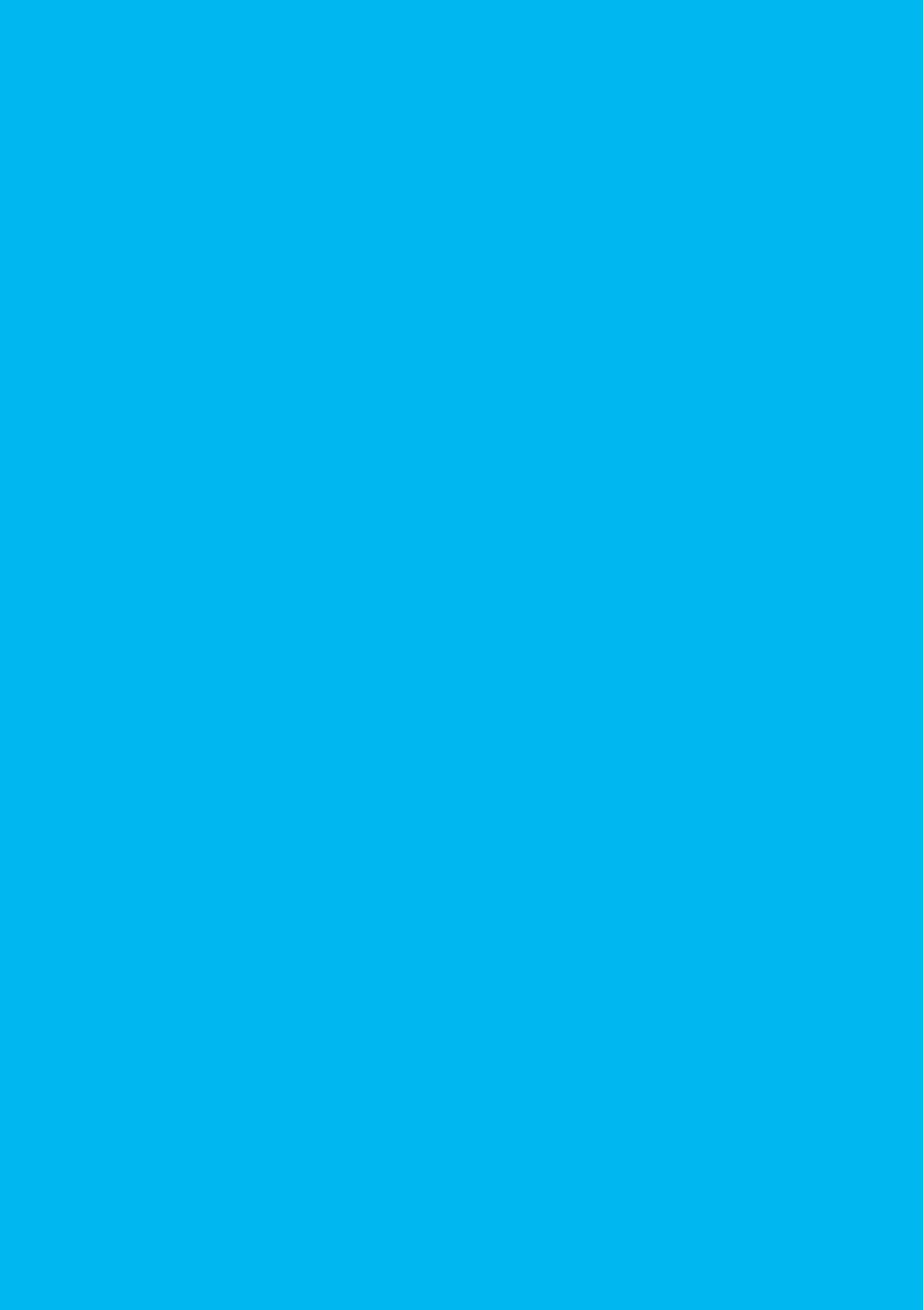# INTRODUCTION

Parish, town, community, neighbourhood and village councils are often referred to as local councils. They are a type of local authority. Like other types of local authorities, local councils are involved in delivery of services and facilities for the public.

There are over 9,000 local councils in England. A local council enjoys a wide range of statutory powers related to the provision or support of certain services or facilities which generally benefit the residents who live in its area.

Local councils need active, interested and committed people to become councillors and get involved in their work.

This section briefly explains:

- how local councils fit into the structure of local government
- what a local council is
- • examples of local council activities
- • different sizes, different priorities
- the role of a local councillor
- • how local councils make a difference.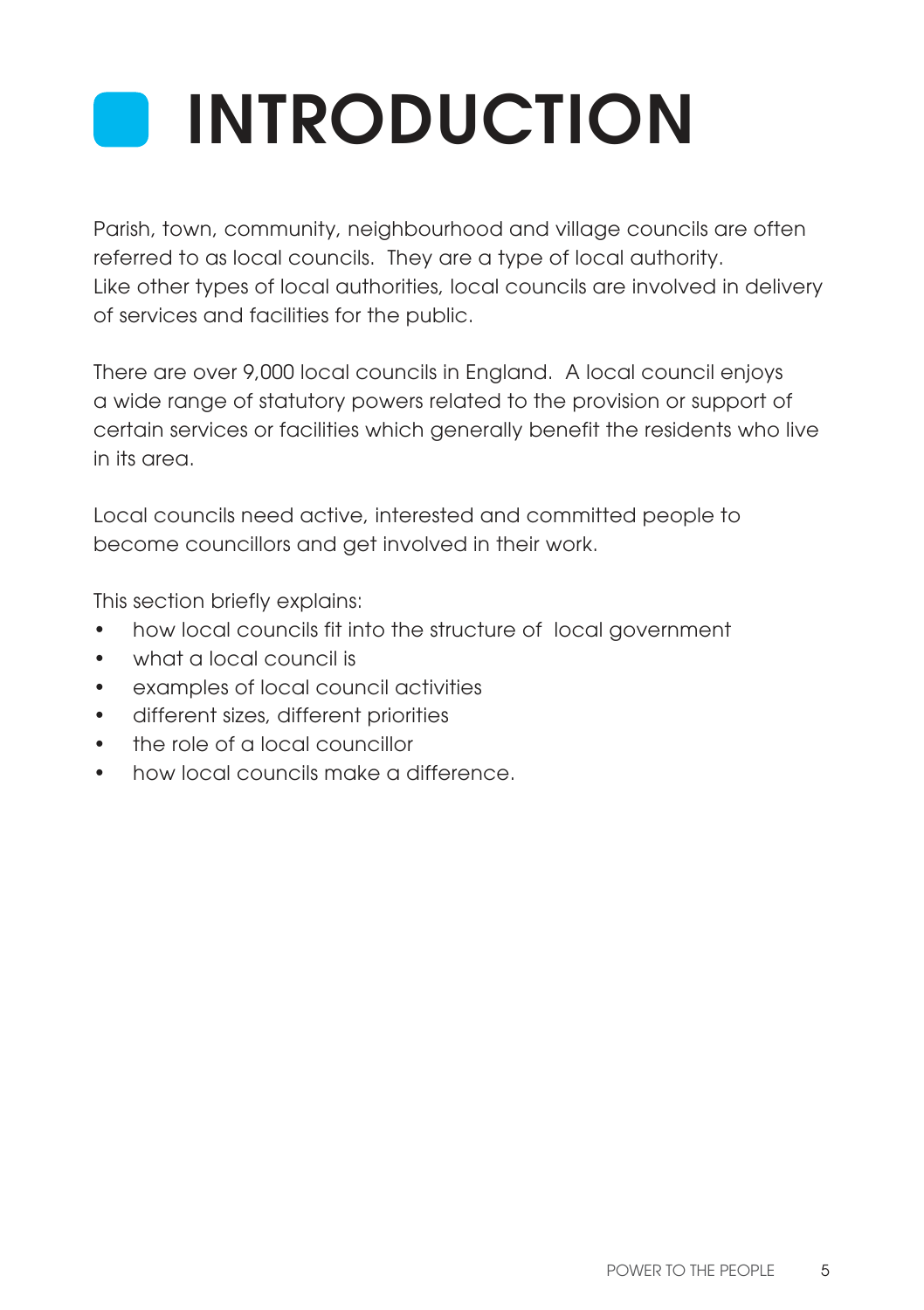## LOCAL GOVERNMENT STRUCTURE

The structure of local government across England is not the same. Local councils do not exist everywhere.

#### LOCAL AUTHORITIES

Local authorities are local district, borough or county councils. They cover the small or wider area that you live in and have certain statutory responsibilities which they must discharge. Local authorities have some powers which they have the discretion to exercise. For example, a local authority may have statutory powers to provide parks and sports facilities but it does not have to do so, because this is at its choice or discretion.

Local authorities are legal bodies in their own right but they are made up of councillors. It is the people elected as councillors who collectively make the most important decisions about the local authority. For example, councillors will set the council tax.

You may live in an area served by a district or borough council and a county council. The district or borough council has statutory functions which include street trading, licensing, development control, building control, environmental health, street parking, traffic regulation, housing and waste collection for its area. The county council has statutory functions in relation to the wider county area in relation to, for example, education, social services, highways and rights of way, and some planning matters.

Unlike local councils, other local authorities (such as district, borough and county councils) delegate responsibility for the discharge of most of their statutory functions to staff. They employ thousands of staff and rely on agency and contractual arrangements to fulfil their statutory responsibilities.

You may live in an area served by a unitary council (which includes a London Borough Council) which has the same functions as both a county and district or borough council, as described above

#### **COUNCILS**

Unlike other types of local authorities, a local council has very few statutory functions or duties. A local council has the discretion to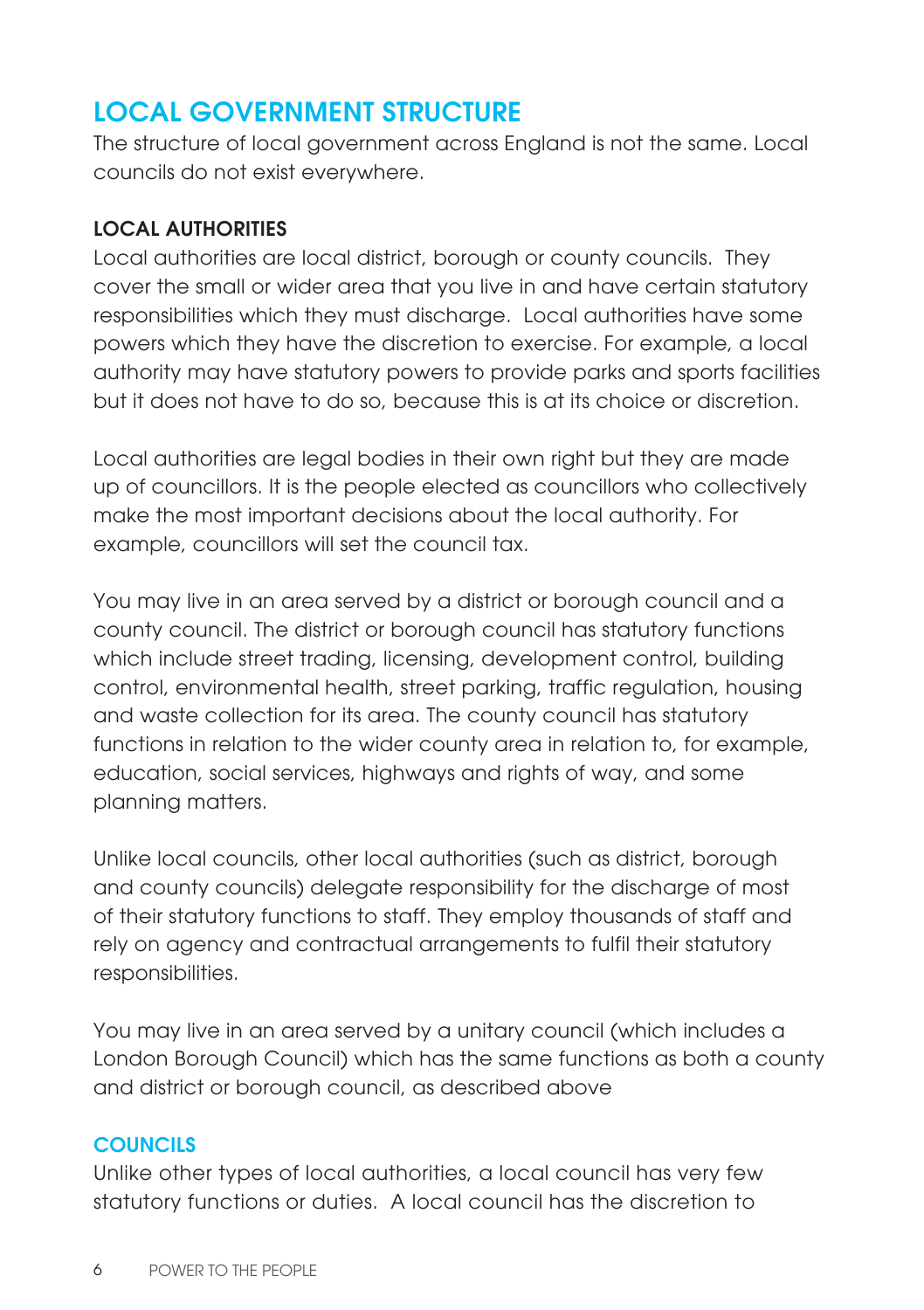exercise a range of statutory powers related to the provision or support of certain services or facilities which benefit its area, and/or the residents that live there.

If a local council does not already exist in the area that you live in, a petition signed by the residents in a defined geographical area lodged with the district/borough council or unitary council may result in one being established. This is explained in more detail in Section 2.

## WHAT IS A LOCAL COUNCIL?

A local council is a type of local authority with specific statutory functions and powers. Unlike other types of local authorities, there are relatively few statutory functions imposed on a local council. The few statutory functions are important and relate to, for example, the holding of meetings, the management of its finances and the preparation of annual accounts.

A local council employs staff, owns and manages premises, enters in contracts, and provides services.

Like other types of local authorities, a local council has obligations in the Freedom of Information Act 2000, the Human Rights Act 1998 and the Equality Act 2010.

#### HOW DO LOCAL COUNCILS OPERATE?

Most decisions about what a local council does will be taken at meetings by councillors. Some of the work of a local council is delegated to a smaller group of councillors (i.e. a committee or subcommittee) or staff.

Although the public has a right to attend meetings of a council and its committees, it is the councillors who collectively make decisions about council business and what services or facilities it provides.

But how does a council know which services to deliver or what activities to support? Usually the activities of a local council or the services and facilities that it provides are driven by the demands of the residents who live in the council's area.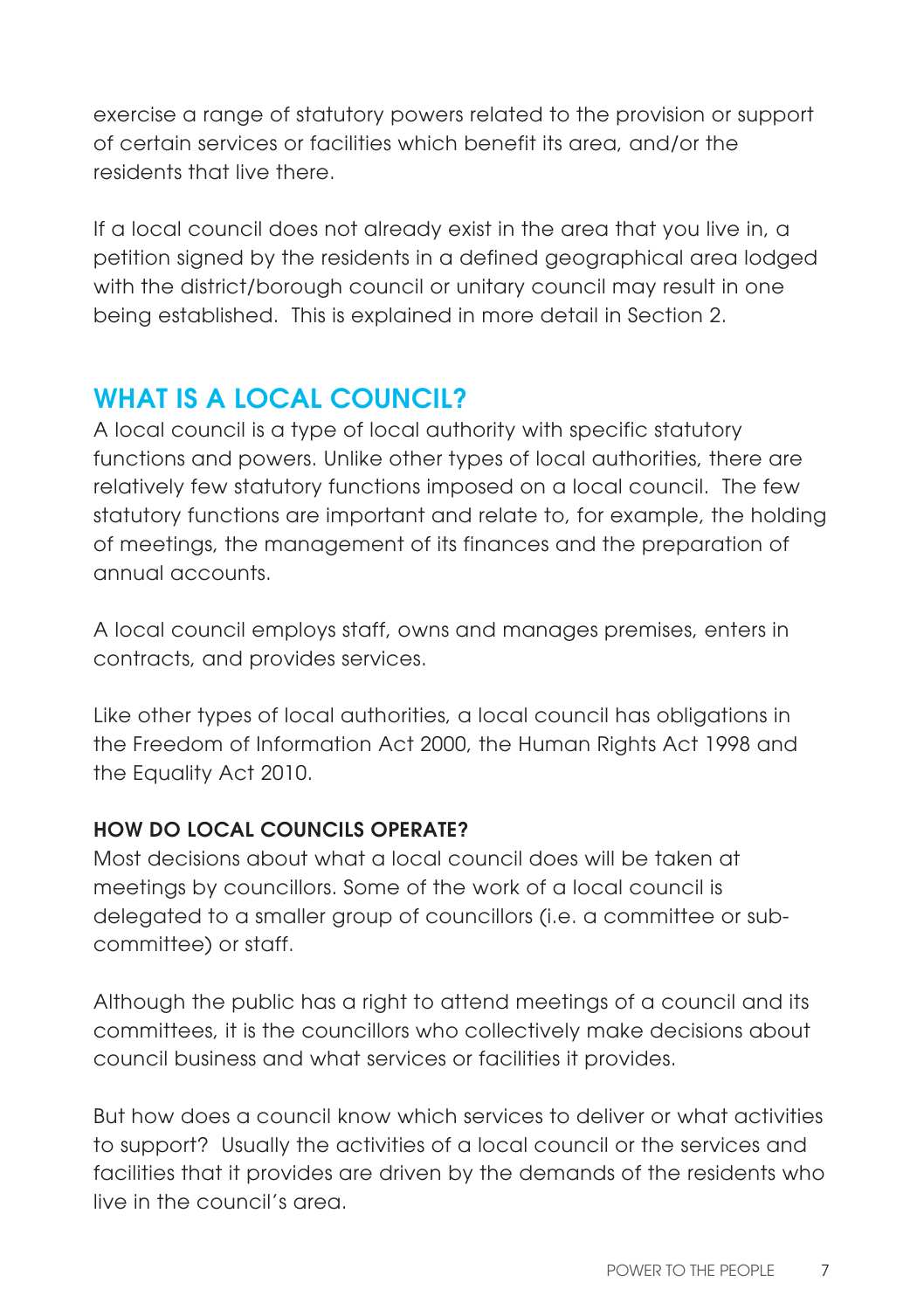If it does not already know, a local council may identify the needs of its local residents by listening and consultation. It will be up to the council to decide the priorities for action.

#### HOW ARE THEY FUNDED?

The local council must carefully budget for the expenditure it will incur in the next financial year.

A local council may generate income from money from rents from premises that it leases or licences for use by others, or from the services or facilities it provides (e.g. sports facilities, off street car parks). It may also receive grants for certain projects.

The main source of income for a local council derives from the precept levied on the residents in its area. The precept is incorporated into a local resident's council tax bill.

#### WHERE DO YOU FIND THEM?

Local councils can be found or established anywhere, including areas as diverse as densely populated urban developments, market towns or sparse rural areas.

#### WHAT DO THEY DO?

Unlike other types of local authorities, local councils are not tasked with statutory responsibilities relating to the provision of housing or social care, education or waste collection. Local councils are in the fortunate position of having statutory powers which they have discretion to exercise.

Many local councils choose to get involved in a broad range of projects and activities, the purpose of which is to make the local area a better place to live. Although local councils are not formally obliged to provide many public services, Government is encouraging local councils to deliver more services and play a greater part in supporting their communities.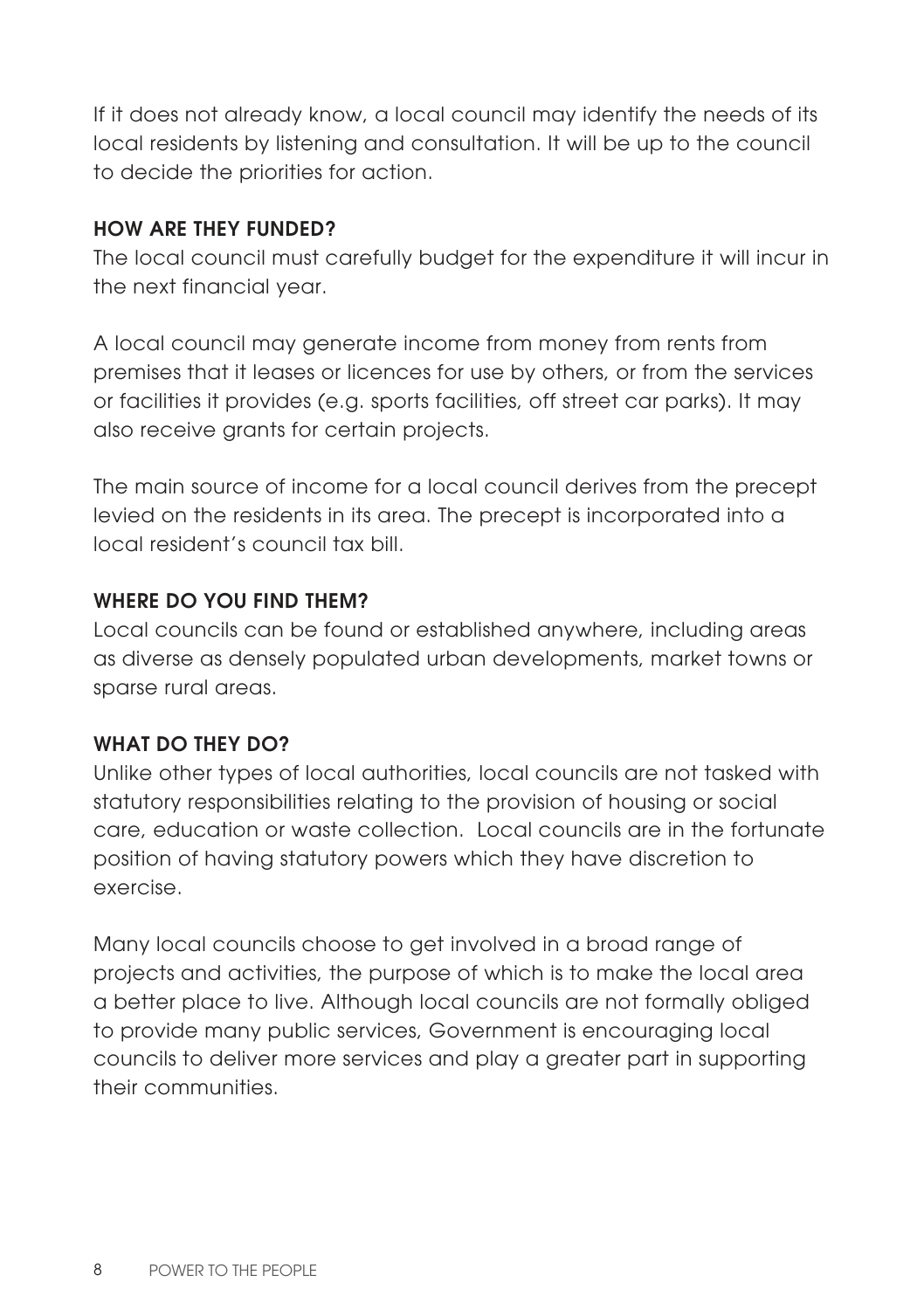For example, a local council has statutory powers in relation to:

- Sports facilities Allotments Local youth projects Bus shelters Litter bins **Community Community Community** Community Community Community Community Community Community Community **Community centres Community Centres Parks and open spaces** Community transport schemes Neighbourhood Planning Crime reduction measures Street lighting Festivals and fetes Traffic calming measures Tourism activities
- 

NALC's book 'Local Councils Explained 2013' provides a full explanation of the role and internal workings of a local council. Information about Local Councils Explained and how to purchase it is available from NALC's website via http://www.nalc.gov.uk/Publications/Local\_ Councils\_Explained.aspx3.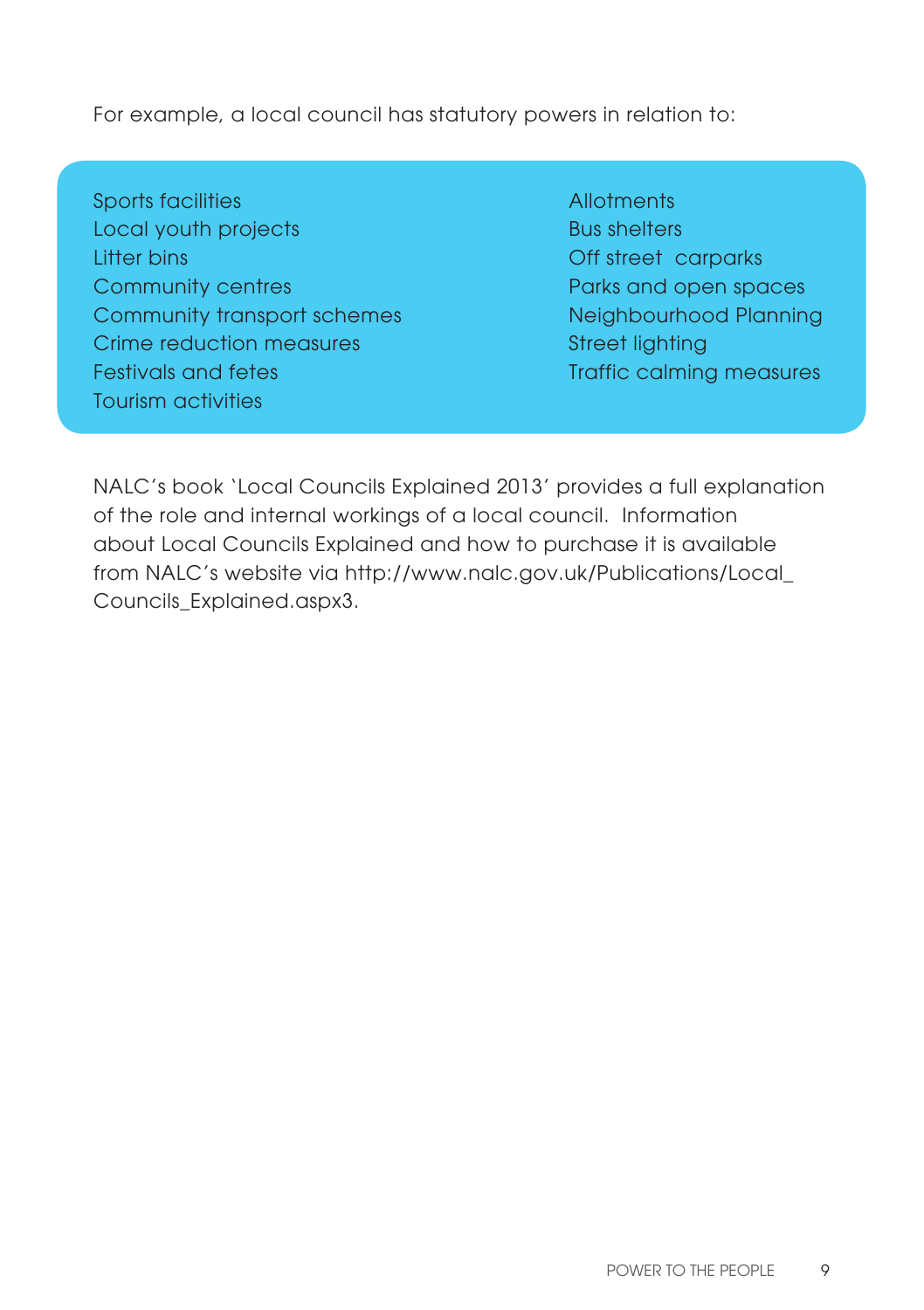## EXAMPLES OF LOCAL COUNCIL ACTIVITIES

10 POWER TO THE PEOPLE

Local councils show a great deal of imagination in improving the area they serve. Activities range from large scale projects, like the building and running of sports and leisure facilities, to less demanding projects, such as the provision of hanging baskets or street lighting. Examples of the range of activities councils have engaged in are below.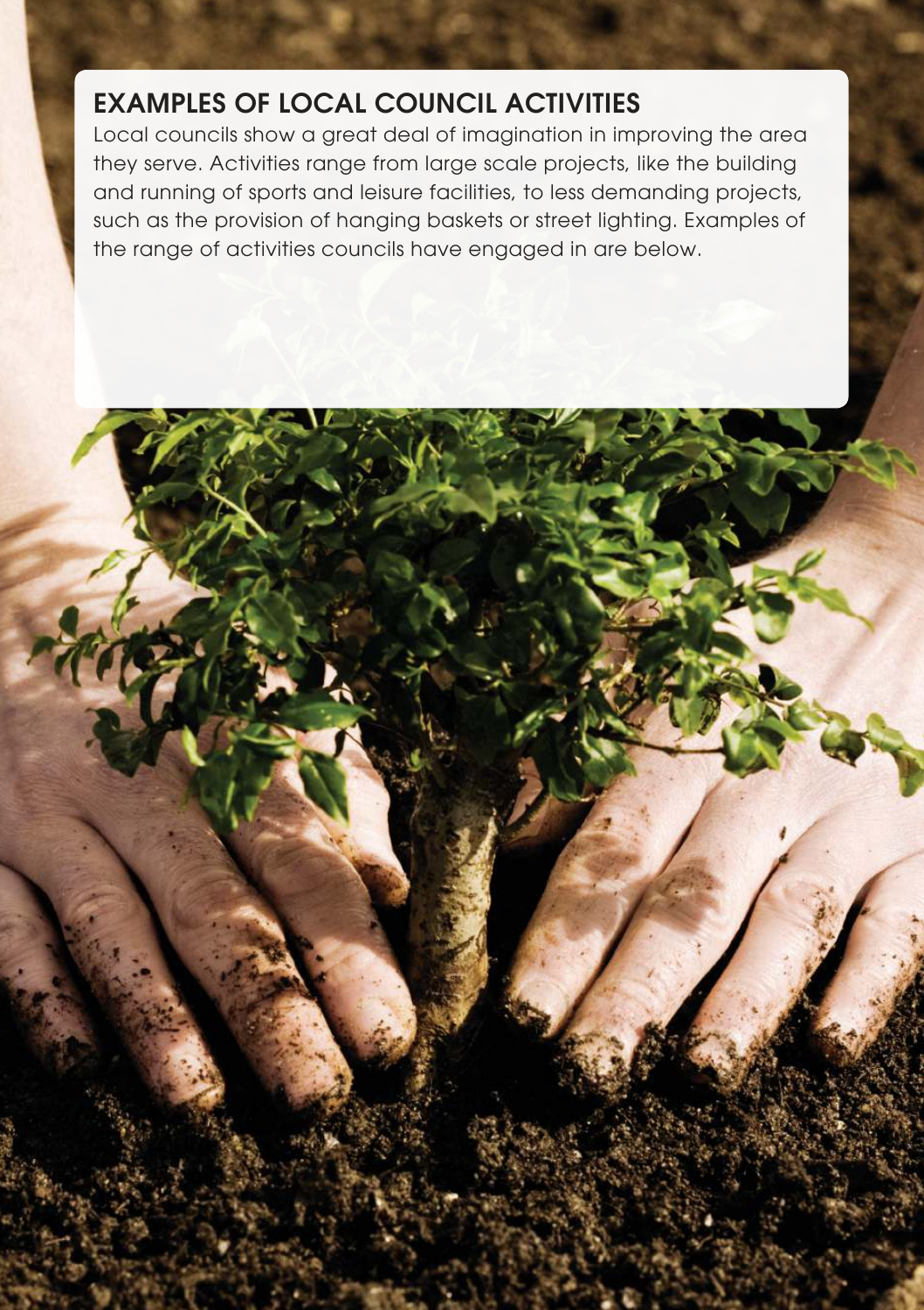Sevenoaks Town Council, KENT

Population – 18,500 Precept – £715,000

Sevenoaks Town Council in Kent is responsible for a number of local facilities in the town. A large council with significant capacity, it is supporting local people during the recession with a job club aimed at providing an opportunity for people to meet, exchange ideas and get advice on careers, training, benefits and setting up businesses. The council also took steps to save the local Stag Theatre and Cinema, which it felt was crucial to the long term economic sustainability of the town.

The venue went into receivership for the second time in two years in 2008, with many considering it financially unviable and considering the redevelopment value of the land it stood on. In partnership with the local community, local business and the local media, the council put in a bid to run the venue and successfully secured a 25-year lease in 2009.

Since then, the Theatre has gone from strength to strength, not only hosting a wide range of events and performances, but creating 20 full time jobs in Sevenoaks. The Stag now welcomes more than 25,000 people every month and more than 40,000 people a month log on to the website.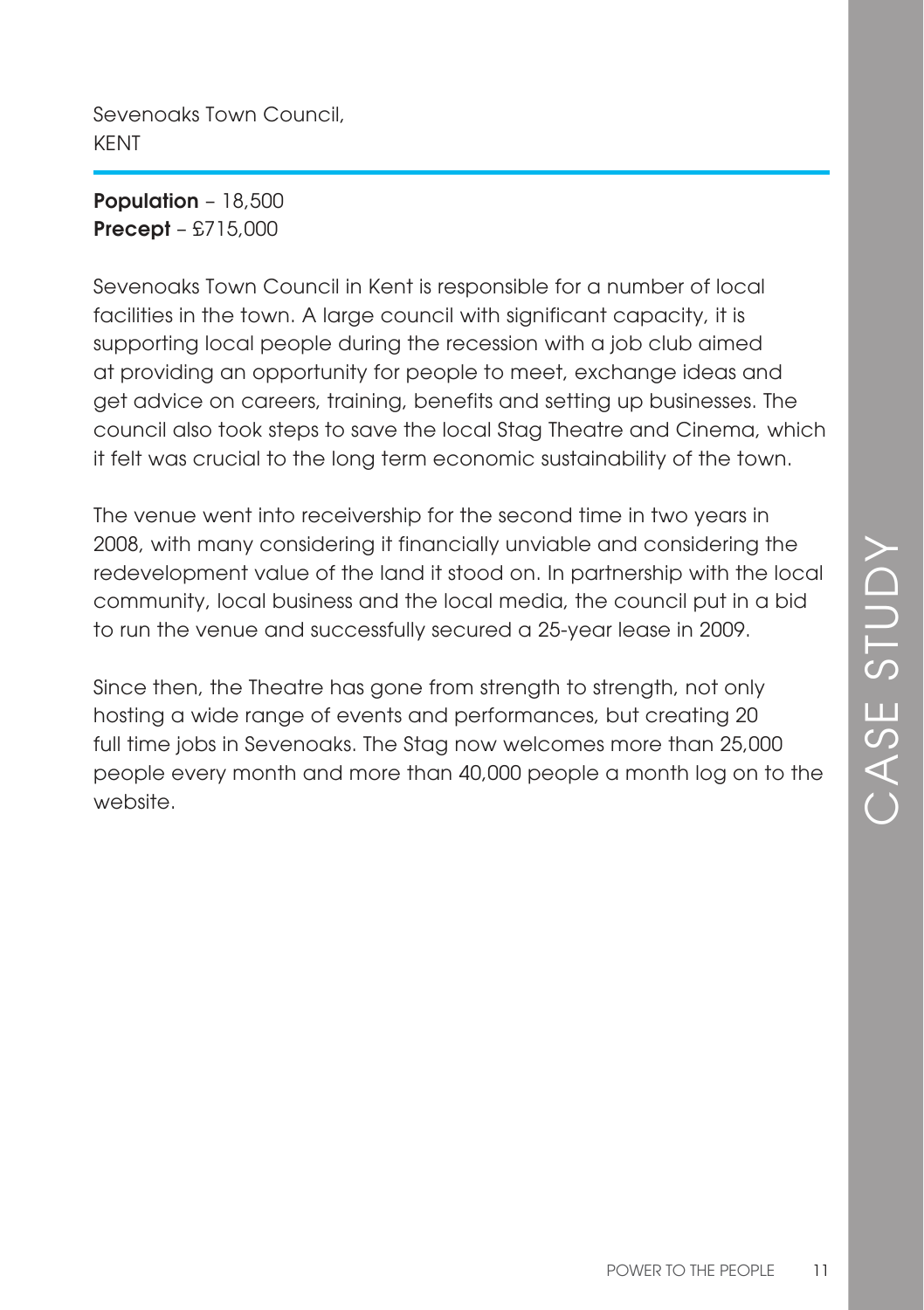## YOUTH SERVICES

Local councils do a great deal to ensure that young people are both engaged and listened to. Many local councils now support youth councils made up of young people from the local area, in some cases devolving a budget to their youth council to spend as they see fit. Local councils also support young people through youth clubs, the provision of skate parks and entertainment facilities.

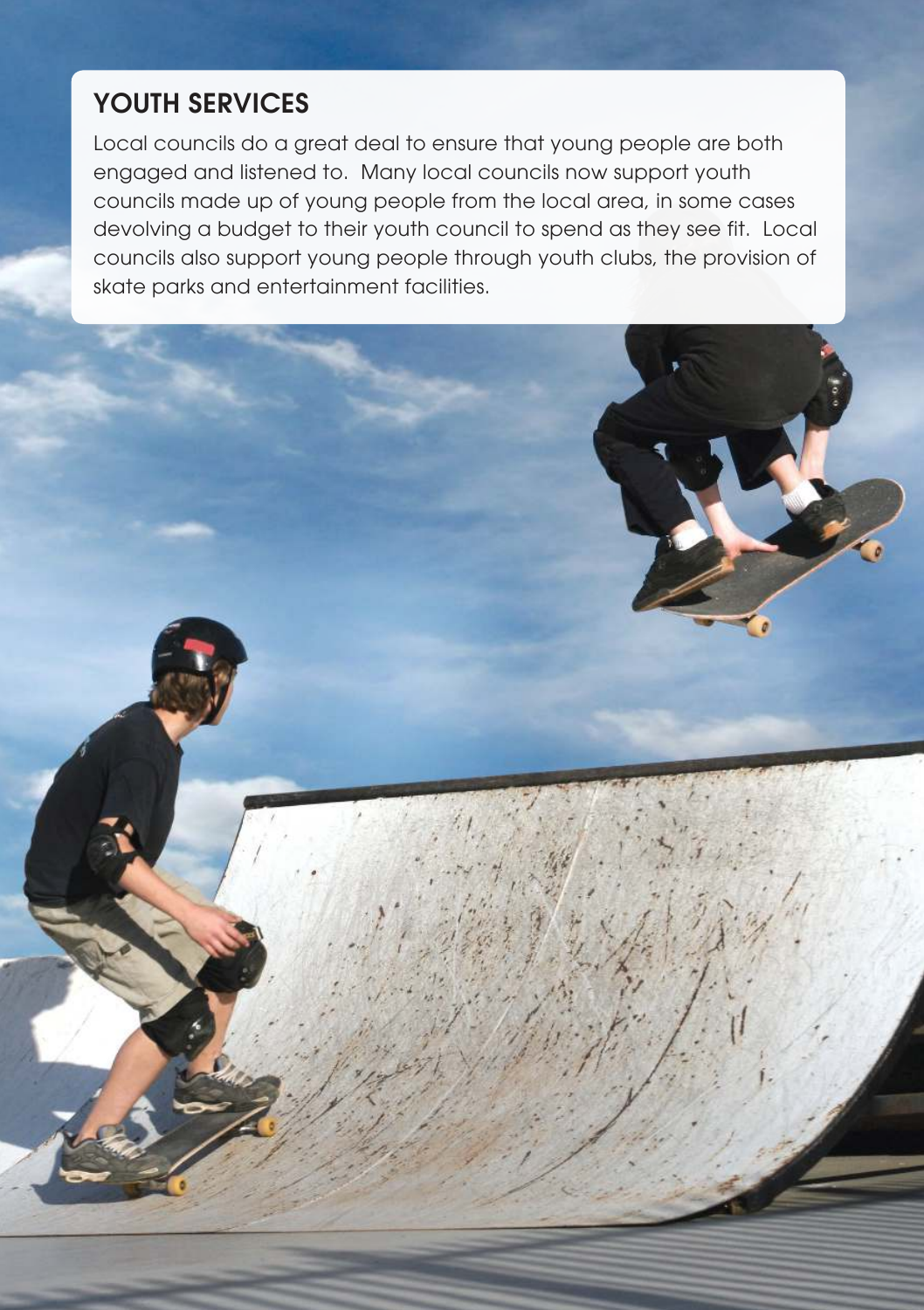Iver Parish Council BUCKINGHAMSHIRE

Population – 9,925 Precept – £352,000

In Iver there are a number of factors that limit the number of activities young people can engage in, and in recent years the parish had seen an increase in incidents of anti-social behaviour and criminal damage by young people. A number of local young people were on the streets during the evening with little to do and the council was prompted to consider how it could better provide for the needs of young people in the parish.

The parish council works with a local charity, Iver Educational Trust, to employ its own street based youth worker within the parish. The local authorities (district and county councils) are now both working with the parish council to enhance youth services in Iver.

Initially the youth worker took to the streets in an effort to build a relationship with young people in the area. This gave young people the opportunity to articulate their needs, and concerns and feel more a part of the community. The role has developed over time and activities are now provided during school holidays. To help tackle the problem of graffiti, the youth worker works with young people on arts projects. Another positive aspect of the project was that a group of young people who were concerned that they were being treated as though they were anti-social, came forward and asked to organise a clean-up day. This was facilitated by the parish council and saw the young people cleaning graffiti, painting walls and litter picking.

This project has reduced instances of anti-social behaviour and has made the council better aware of issues that affect young people.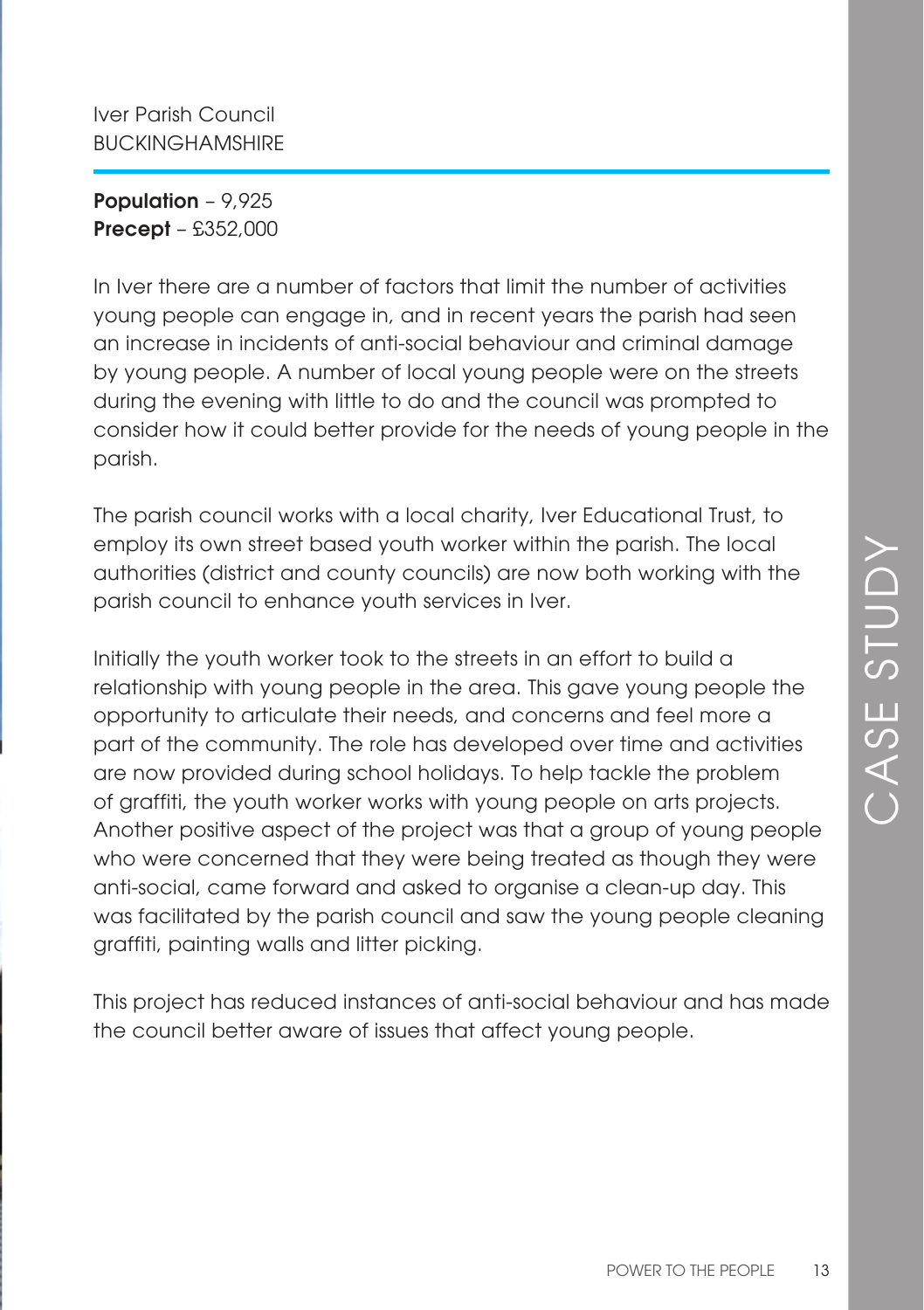## **HOUSING**

 $\circ$ 

**SSLONDAD** 

The provision of housing is largely an issue for local authorities (district/ borough and unitary councils). However, even in this area local councils can make a significant contribution by identifying housing needs and driving forward subsequent plans. The lobbying and hard work of a number of local councils across the country has secured affordable housing for the local community.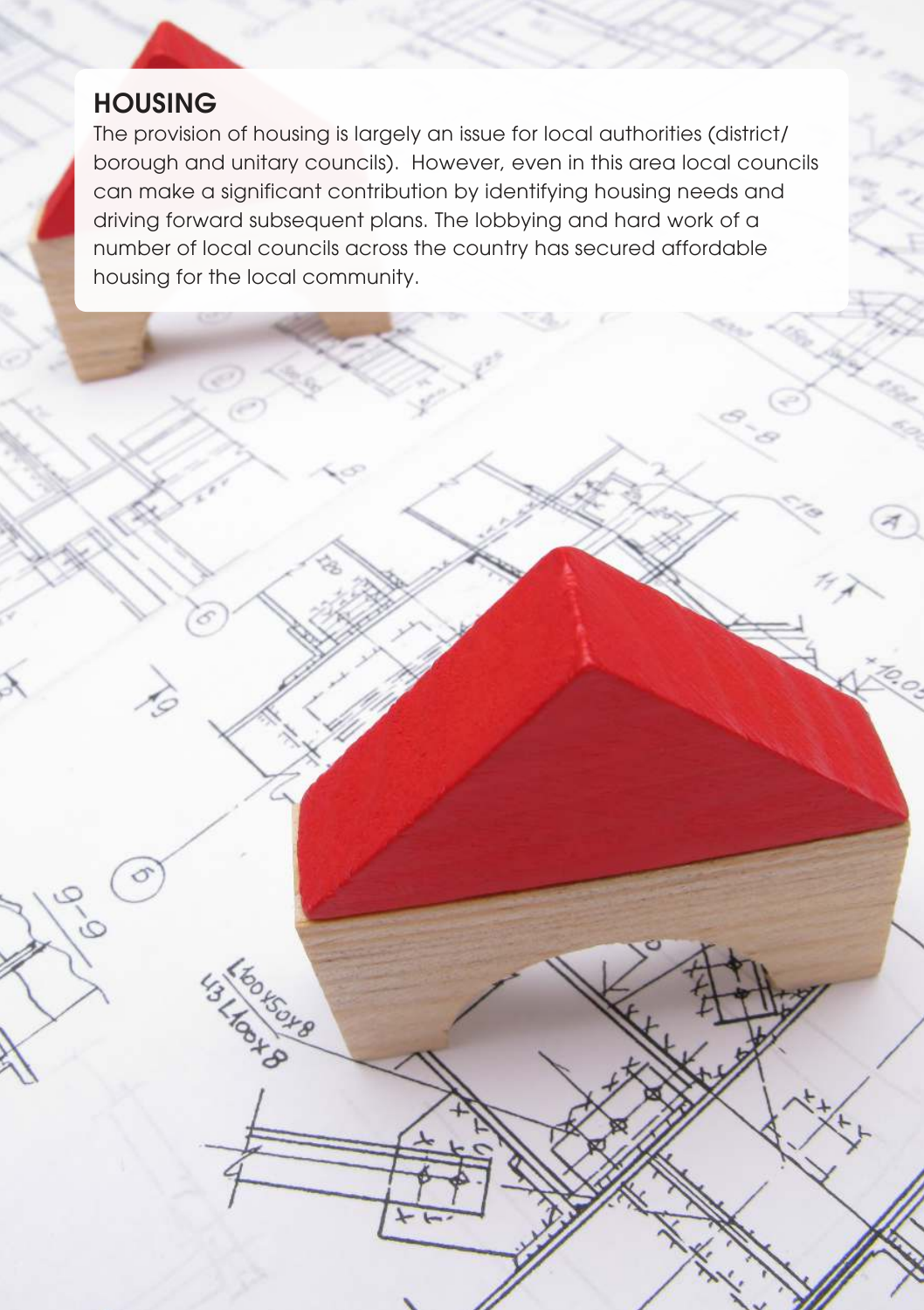Lighthorne Heath Parish Council **WARWICKSHIRE** 

Population – 940 Precept – £6,000

Lighthorne Heath Parish Council lies to the south of Warwick and Leamington Spa and was formed in 2003. Lighthorne Heath is considered to be an area of relatively high deprivation and is around eight miles from the nearest town or shopping centre.

The area inherited an old shop and post office that had become very run down. There was also a doctor's surgery that was closed down in 2005. There are a number of large families in social housing but the largest size of social house had only three bedrooms meaning that many families were living in overcrowded conditions.

A parish plan was produced which identified that a new shop, a doctor's surgery and additional housing were priority issues.

Working with the local authority and a housing association, land was identified for the new buildings that the community wanted. The consultations, planning and lobbying resulted in a new doctor's surgery adapted from two new bungalows, a new shop and a new post office. New social housing was also built, one five-bedroom house, two fourbedroom houses, four bungalows and 15 three-bedroom houses.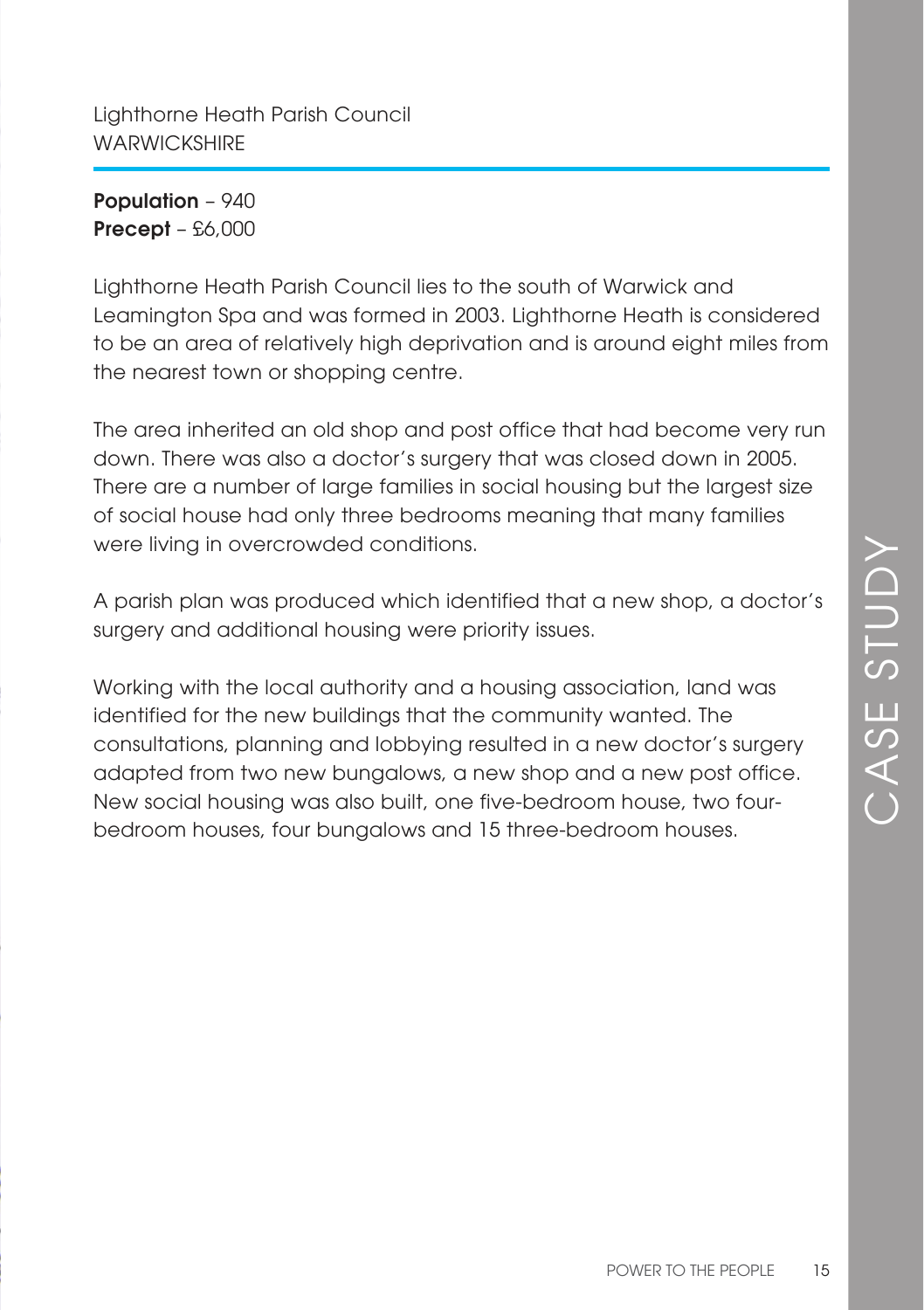## THE LOCAL ENVIRONMENT

16 POWER TO THE PEOPLE

The state of the local environment can affect us all where it is not adequately looked after. Local councils do a great deal to ensure that the local area is made more pleasant. Local councils often maintain hanging baskets, a simple idea but one that brings colour and beauty to a local area.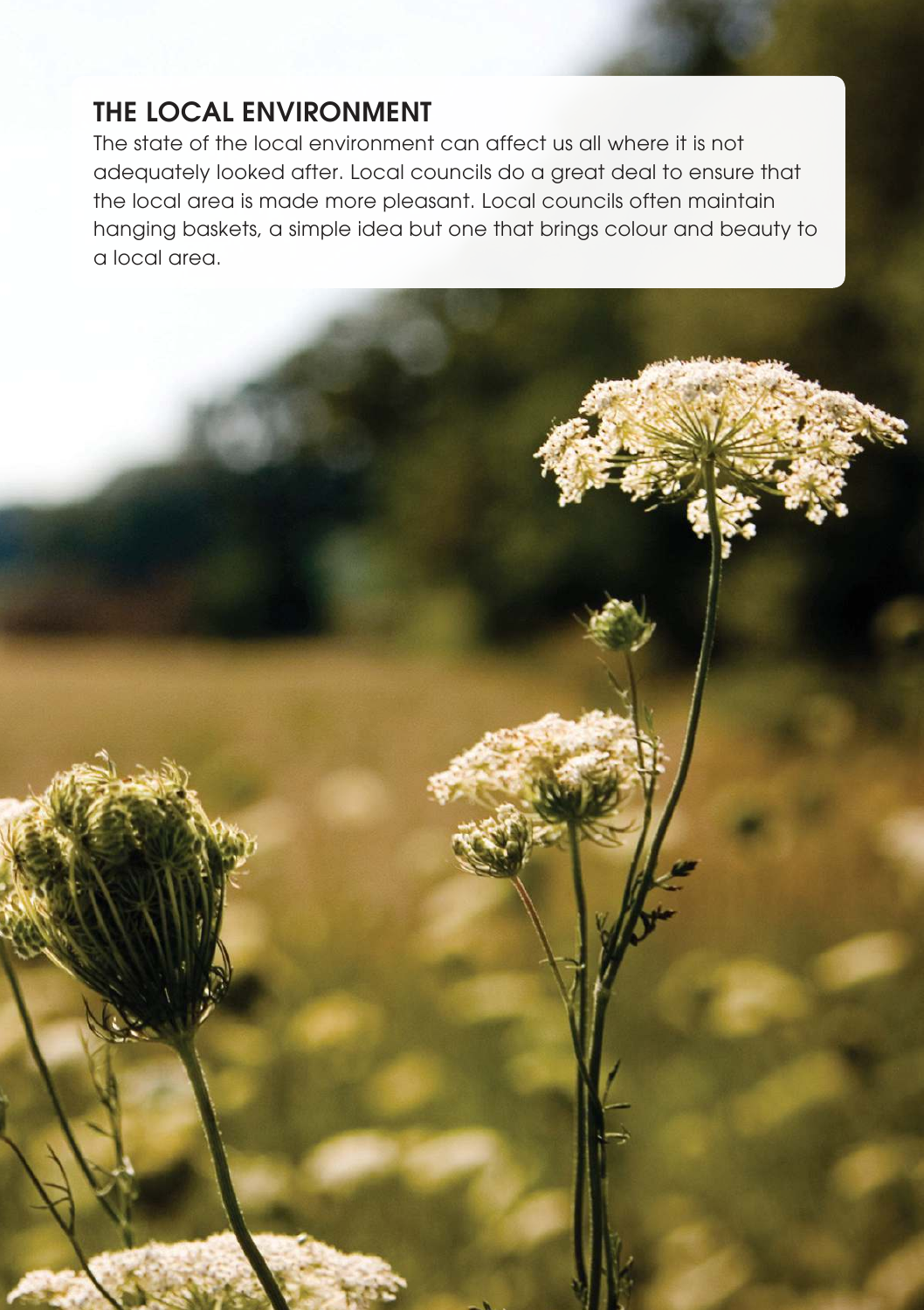Great Baddow Parish Council ESSEX

Population – 15,000 Precept – £400,000

Great Baddow Parish Council consulted with local residents prior to and during the millennium year, which identified a number of local projects for Noakes Place, an area of parkland at the centre of Great Baddow. One of the projects identified was the establishment of a Sensory Garden, which had a great deal of support from local residents. After completing a number of other projects that had been identified, work on the Garden was started in 2006.

The idea behind the Sensory Garden was that it would be an area of pathways, seating, trellis and raised beds with planting. The planting was specially chosen for colour, smell and texture that could be enjoyed by people with sensory deprivations. The raised beds would mean that the area would be accessible to those with physical disabilities.

A number of members of Great Baddow Horticultural Society gave their time and services free of charge to draw up detailed plans of the hard landscaping required and detailed plans of the type of planting needed. The council was successful in securing a grant from the local authority, Essex County Council, and invested its own money in the initiative. The Garden was officially opened in October 2007.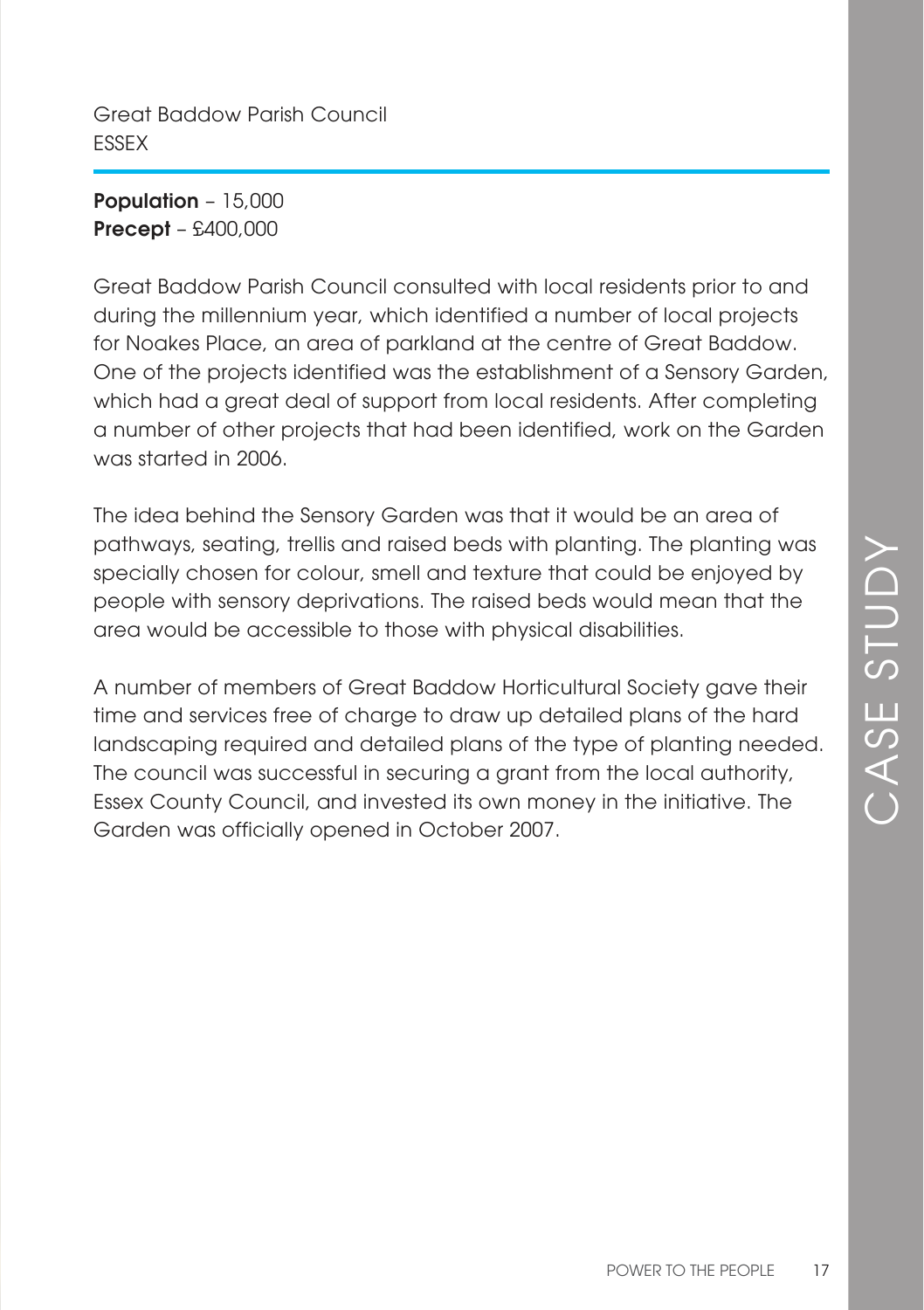Redbourn Parish Council **HERTFORDSHIRE** 

Population – 4,166 Precept – £171,463

Redbourn Parish Council has recently planted a community orchard. The trees were sponsored by members of the public and the council hopes that local people will pick the produce once the trees bear fruit. The local council has worked with Redbourn in Bloom to improve the village, gaining Silver Gilt awards,and recently opened the Cumberland Garden (using investment from a local housing development) off the high street where fruit trees were planted in the garden. A large compost bin was built in the garden to take the garden's refuse and plant debris from village planting schemes. Water butts have also been placed in various buildings around the village and the hanging baskets are watered with 'grey' water.

The plants in Cumberland Garden continue to mature and the garden is well used by the community as it serves as a link from the high street to the health centre and is a quiet retreat from the busy high street. The local council has also installed a path that gives access for the disabled from the high street to the community orchard and the Nickey Line (a pedestrian/cycle path on a disused railway line). As well as giving access to the disabled it is also used by cyclists travelling along the Nickey Line to work in Redbourn.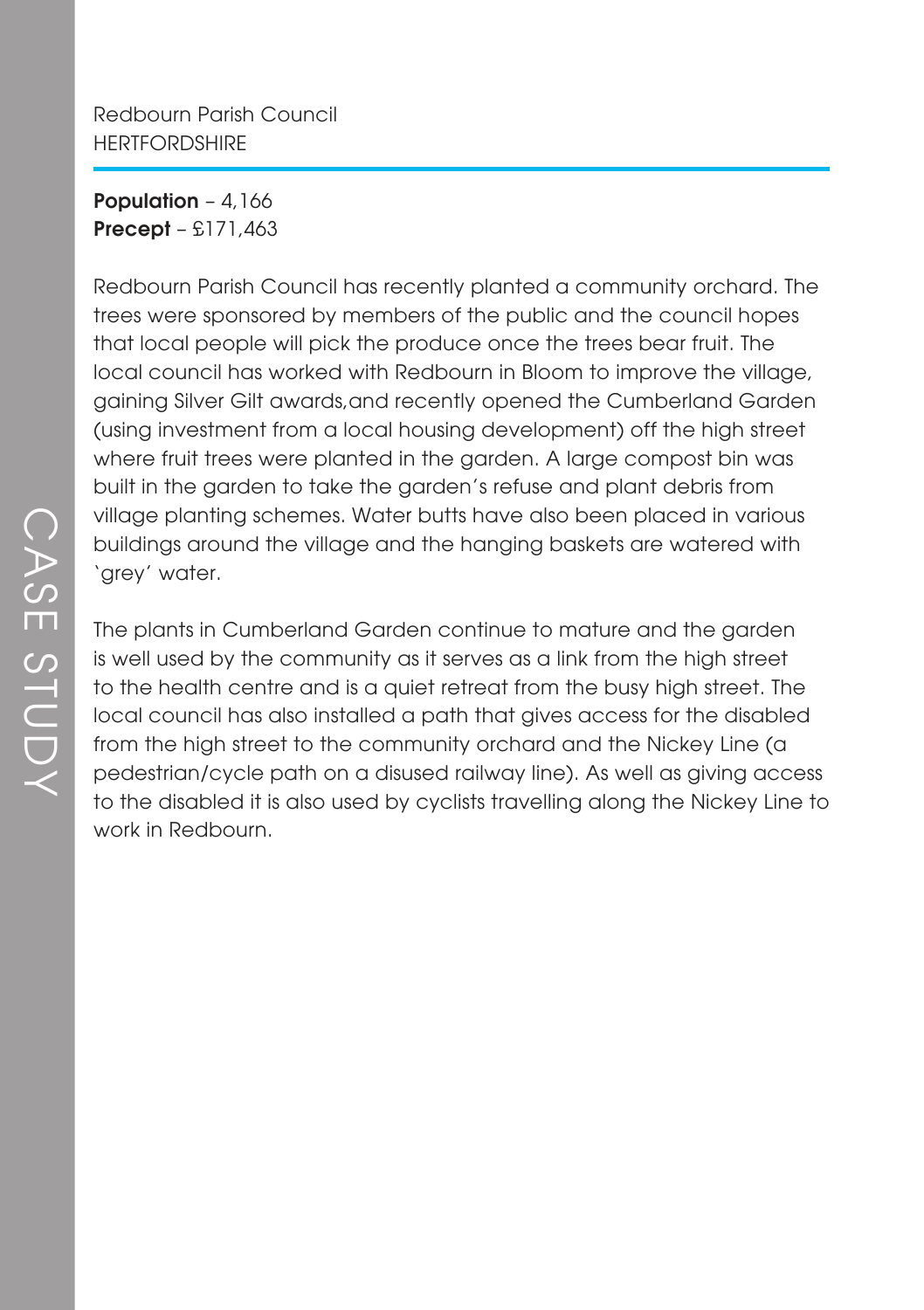## CRIME REDUCTION

Crime is a concern for everyone but local councils can ensure safer streets through crime reduction measures. A number of local councils across the country now fund Police Community Support Officers (PCSO). PCSOs are a visible presence helping communities to feel more secure. Other local councils have installed their own street lighting and a small number of local councils even fund CCTV in their local area. All of these measures can help a community feel more secure.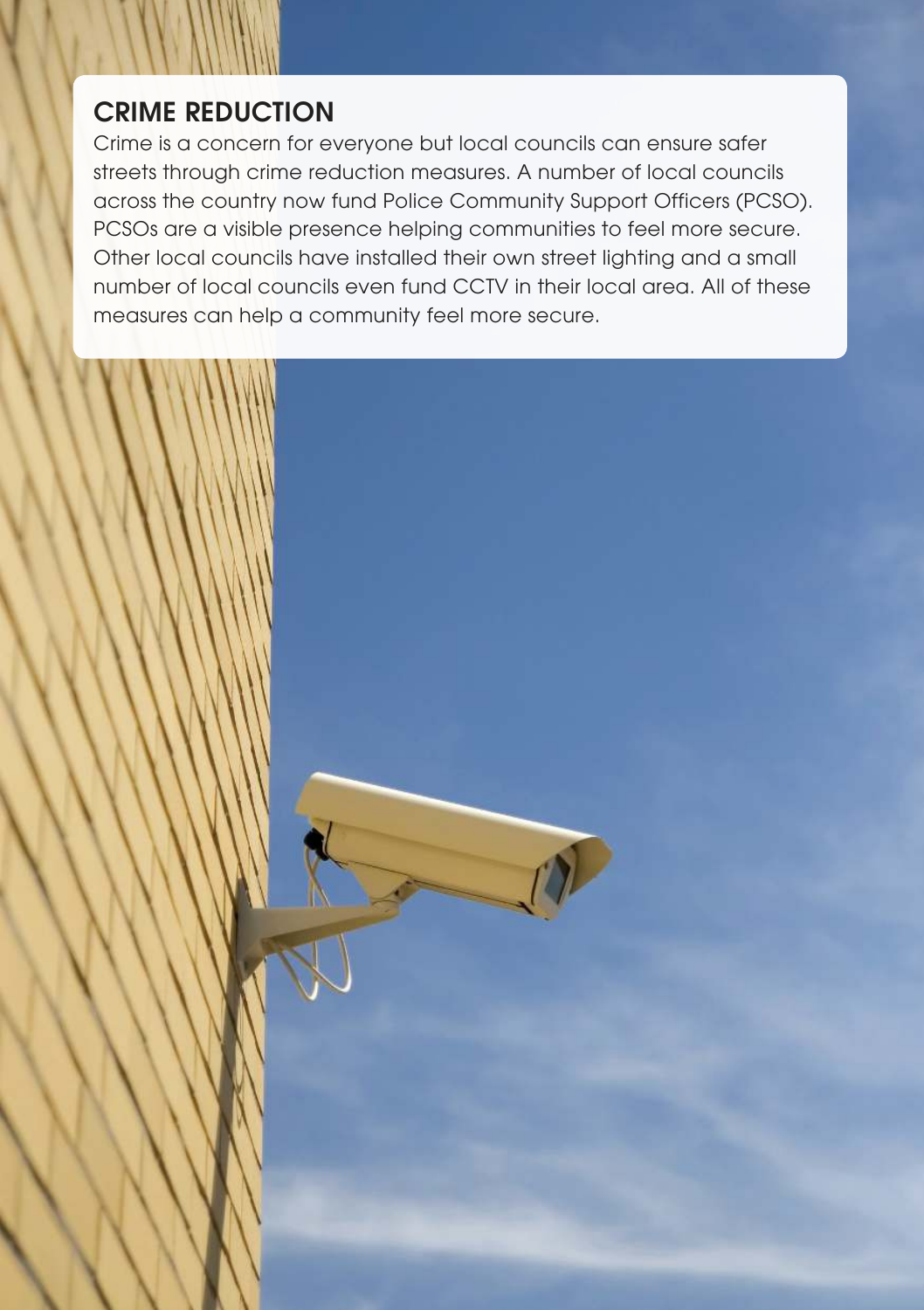## COMMUNITY AND ART CENTRES

Many local councils own, manage or support community or arts centres. Community centres can form an invaluable hub for local people as a place to meet or engage in a variety of activities.

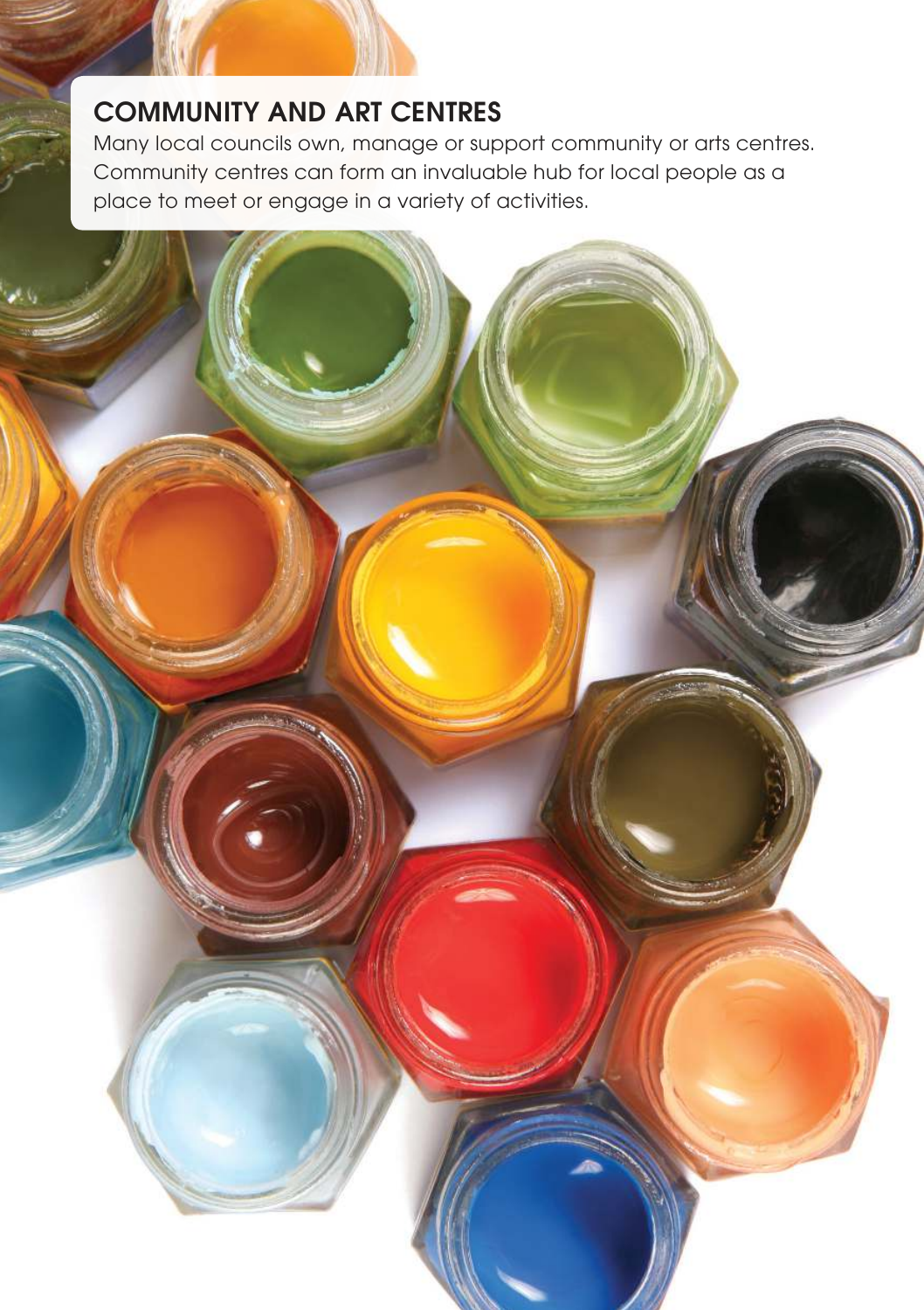East Grinstead Town Council **SUSSEX** 

Population - circa 25,000 Precept – £382,300

Between 1995 and 1996, East Grinstead Town Council built the Chequer Mead Community Arts Centre at a cost of £2.41m. The building was funded primarily by the local council, but funding was also drawn from the Arts Council Lottery Fund and the local authority, Mid Sussex District Council. This was a significant undertaking for a local council and at the time it was the largest capital project, in funding terms, developed by any local council in England or Wales.

The centre comprises a 340-seat theatre, a dedicated art and exhibitions gallery, a studio workshop, three meeting rooms, a restaurant/cafeteria/ bar and the usual backstage accommodation. The centre has built a first-class reputation for itself as a venue with a wide educational remit and hosts high-class community and professional performing and visual arts events. Chequer Mead is run as a charity and East Grinstead Town Council continues its role as trustee.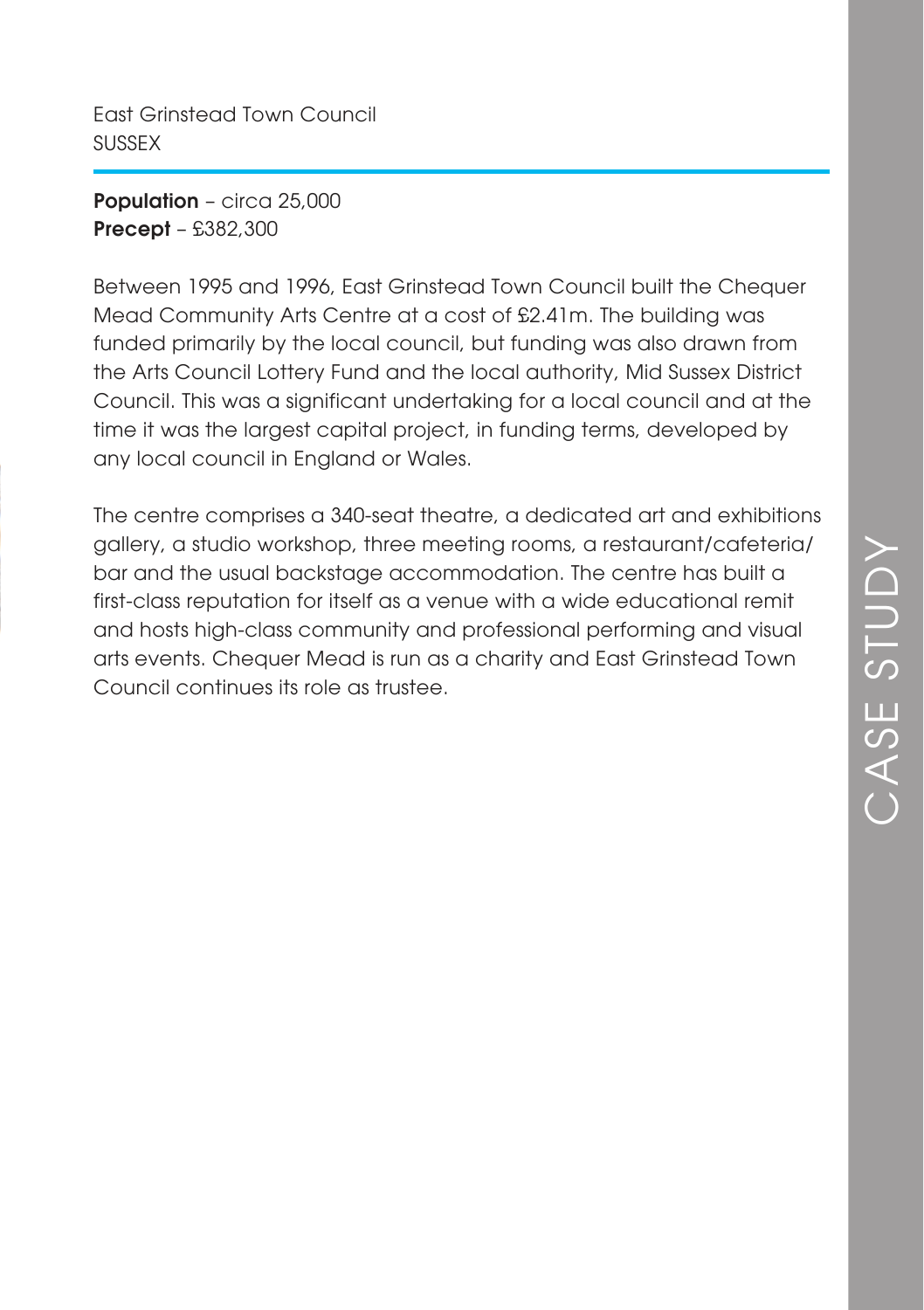## TACKLING CLIMATE CHANGE

Local councils are playing their part in taking measures to help tackle climate change. Local councils are using their communications channels to provide communities with advice about the simple measures we can all take. Local councils are also involved in more significant projects, often working with partners from the local area, such as environmental groups or other local authorities.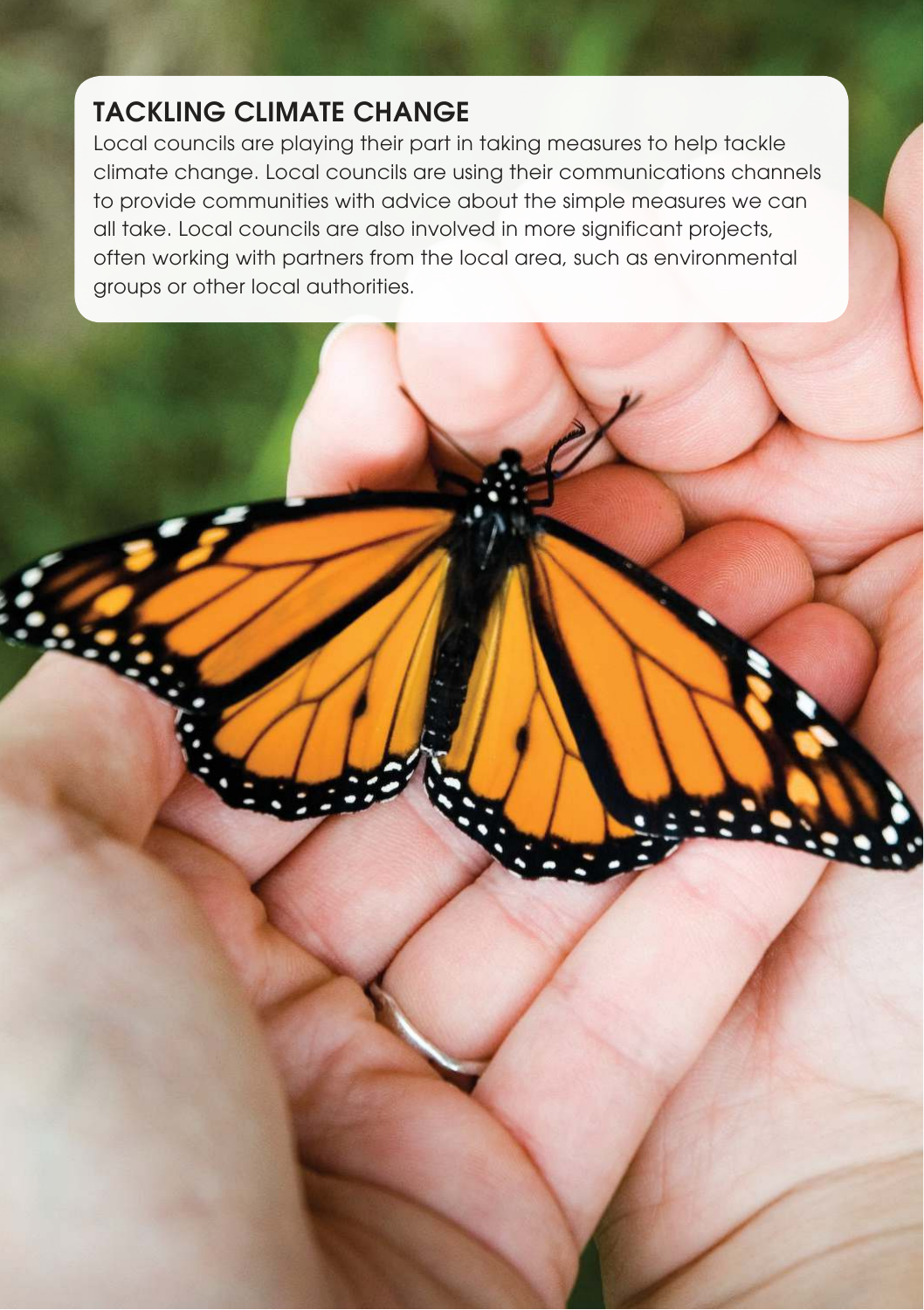Kirkburton Parish Council YORKSHIRE

Population – 25,000 Precept – £122,000

Kirkburton Parish Council in Yorkshire takes its environmental responsibilities very seriously and was the first local council to utilise new legislation in the Climate Change and Sustainable Energy Act 2006. Its Environment Plan covers biodiversity, heritage, climate change and appearance and its aim is to support the development of facilities, and community life in the parish council area in environmentally sustainable ways. The plan covers a significant number of local issues and a great deal of progress has already been made.

One of the key elements in the plan is to provide funds for the installation of renewable technology and energy conservation measures in community buildings. The purpose of this is to ensure that a greater proportion of a building's total energy use is served by micro generation and also demonstrates even greater energy savings, reduced CO2 emissions and lower fuel bills. The efforts of the local council were rewarded when they won the Best Region Award at the British Renewable Energy Awards in 2008.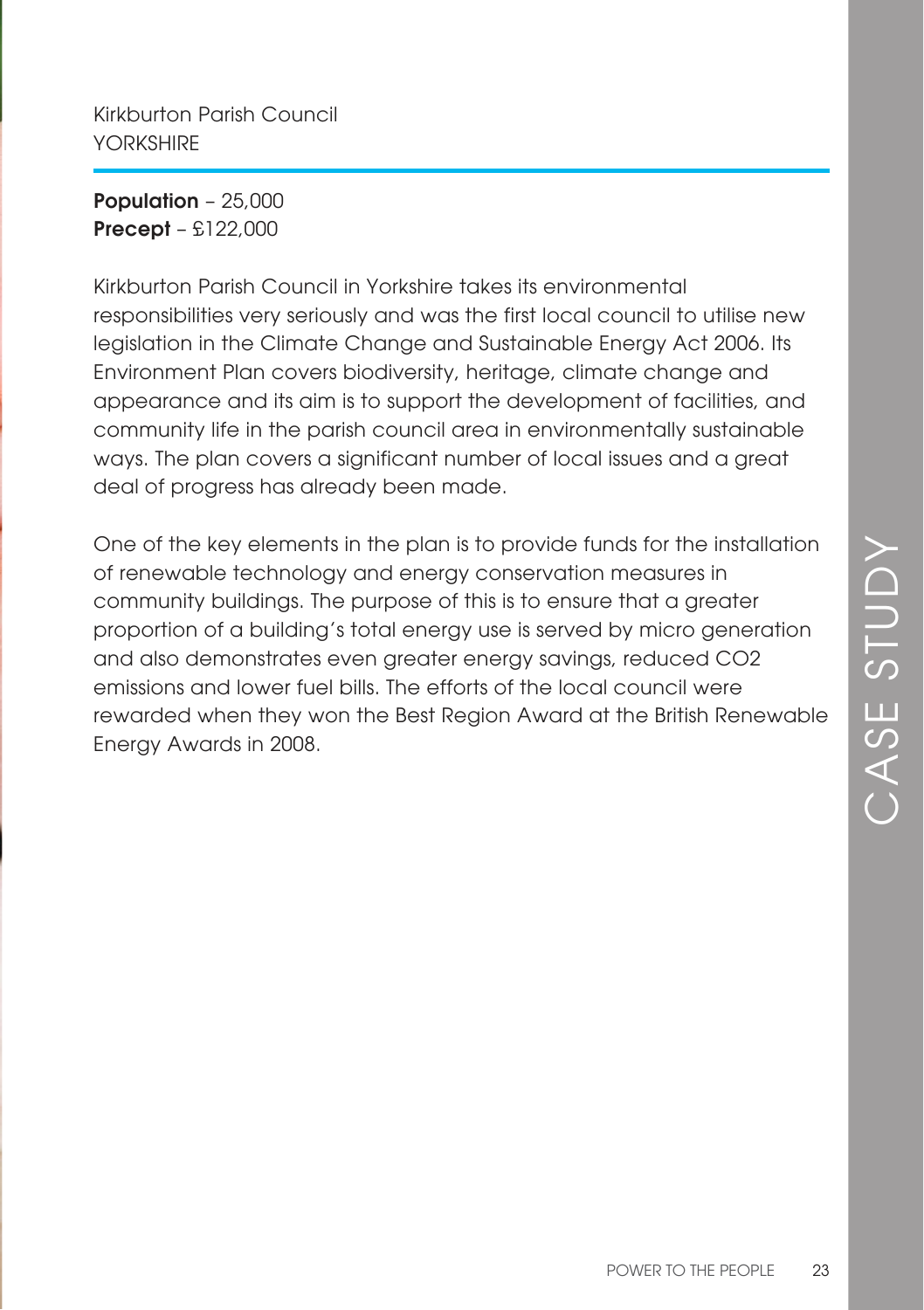#### LOCAL COUNCILS –DIFFERENT SIZES, DIFFERENT **PRIORITIES**

Local councils represent urban and rural areas which may be densely or sparsely populated. For example, Weston-super-Mare Town Council in North Somerset represents over 70,000 residents, while Hutton-le-Hole Parish Council in North Yorkshire serves an area with around 200 residents. However, what they have in common is they deliver facilities and services which benefit the area.

The annual budgets of local councils can range from just a few hundred pounds to several million pounds. But even a limited budget does not stop an committed local council making a big difference to the local area. A council with a more limited budget can still be a vital focal point for the community and can provide it with a stronger voice in articulating its needs to partners such as other types of local authority.

Local councils can be found all over England, from some of our biggest cities, such as Birmingham Newcastle and London, to rural villages and market towns.

The following examples show that councils of all sizes are making a difference in their local communities.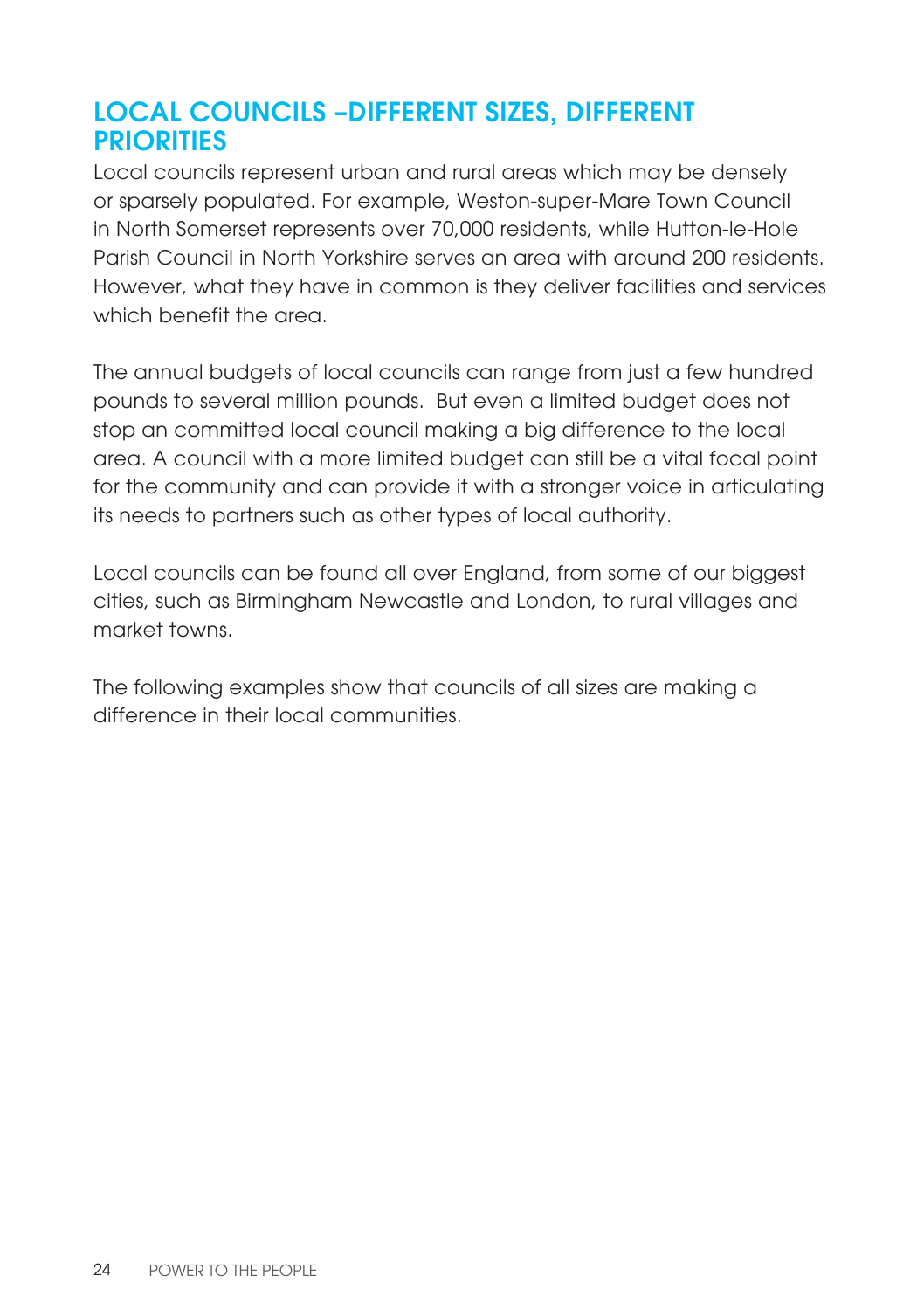#### Ufton Parish Council **WARWICKSHIRE**

Population – 240 Precept – £5,000

Ufton is a small village located at the top of a hill on the A425 in Warwickshire. Due to the size of the community there are few amenities and its location means it is not within safe walking or cycling distance of any nearby town. Despite its small size, the parish council works hard to ensure a sense of community and a feeling of inclusion. As the number of young people in the village has grown over the last decade, the council undertook a survey of local young people to find out what their needs were. Young people identified the prohibitive cost of travel, which they felt was leaving them socially isolated. The council responded by securing local funding and having negotiated with Stagecoach was able to provide 13 families with four one-week tickets for use over the summer holidays. Undertaking this scheme also provided the council with an opportunity to promote further links with local young people, and by talking and listening to local young people during the survey valuable relationships were made. These initiatives have helped to foster a real sense of community and inclusion.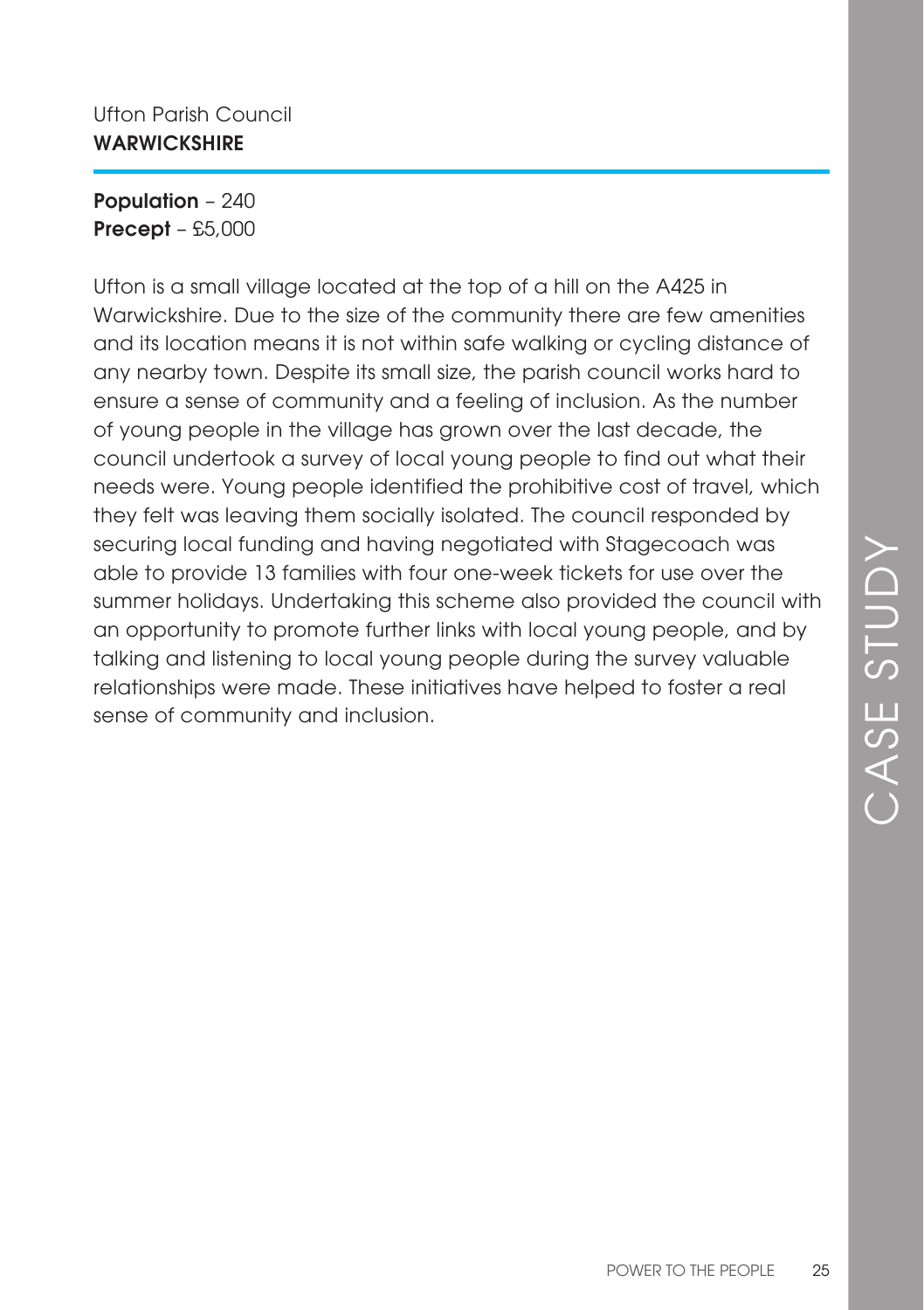#### Langwathby Parish Council **CUMBRIA**

Population - 750 Precept – £10,000

Langwathby Parish Council comprises the two villages of Edenhall and Langwathby, which are located a few miles north of Penrith. Following a housing survey, which the council undertook in 2002, meetings were held with the local authority and Eden Housing Association to press the case for additional affordable housing in Langwathby. Eden Housing took up the proposal and worked with the parish council to take the scheme forward. The scheme was completed two years ago, providing 13 homes for local people, some shared ownership and some rented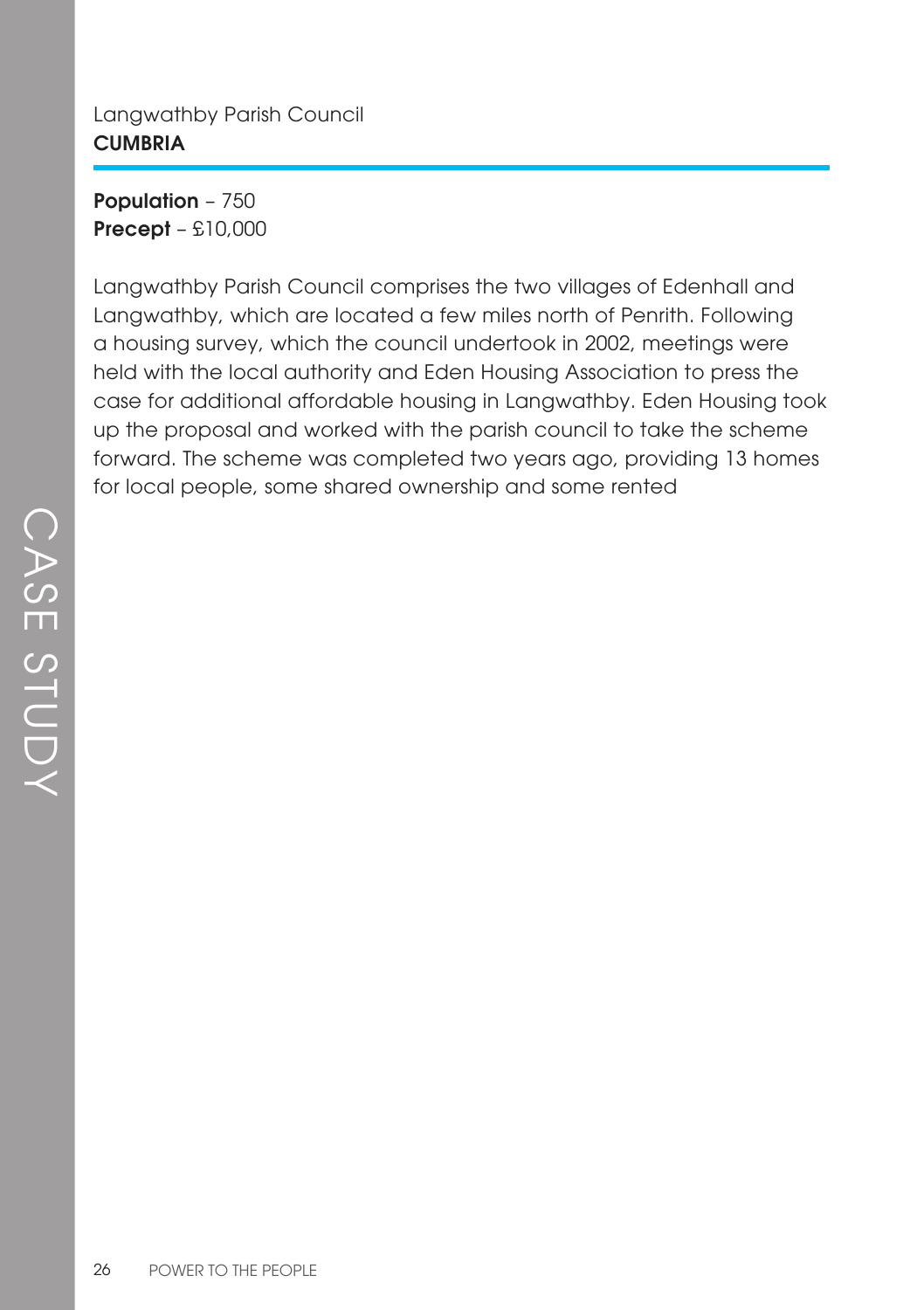## WHAT IS THE ROLE OF A LOCAL COUNCILLOR?

Local councils are made up of a number of councillors who meet regularly to make decisions on the work and direction of the council. Councillors collectively decide and prioritise the nature of the activities that their council will undertake, including determining the annual precept (tax) and how facilities and services will be provided. They have collective responsibility for ensuring that the council is adequately resourced to deliver the facilities and services it has agreed to provide. They also have collective responsibility for ensuring that the council's financial management is sound.

#### A local councillor is expected to:

- • attend and participate at council meetings
- • raise matters to be duly considered and decided at council meetings
- represent his or her council externally
- it is important to remember that the job of the council is to represent the interests of the whole community. Understanding the needs of different groups in the community (such as young and elderly people) is an important part of the role of councillor. Occasionally there will be a conflict of interest requiring sensitive judgement; for example, dog owners, parents of young children and walkers might disagree about use of the village green owned by the council. Making difficult decisions, in an open and reasoned way, is something that local councils need to do well
- although some councillors who, for example, represent a ward may also choose to represent the interests of individual residents, this activity is independent of the council.

#### Councillors should:

- attend meetings when summoned to do so
- • consider, in advance of the meeting, the agenda and any related documents
- take part in meetings and consider all the relevant facts and issues on matters which require a decision, including the views of others expressed at the meeting